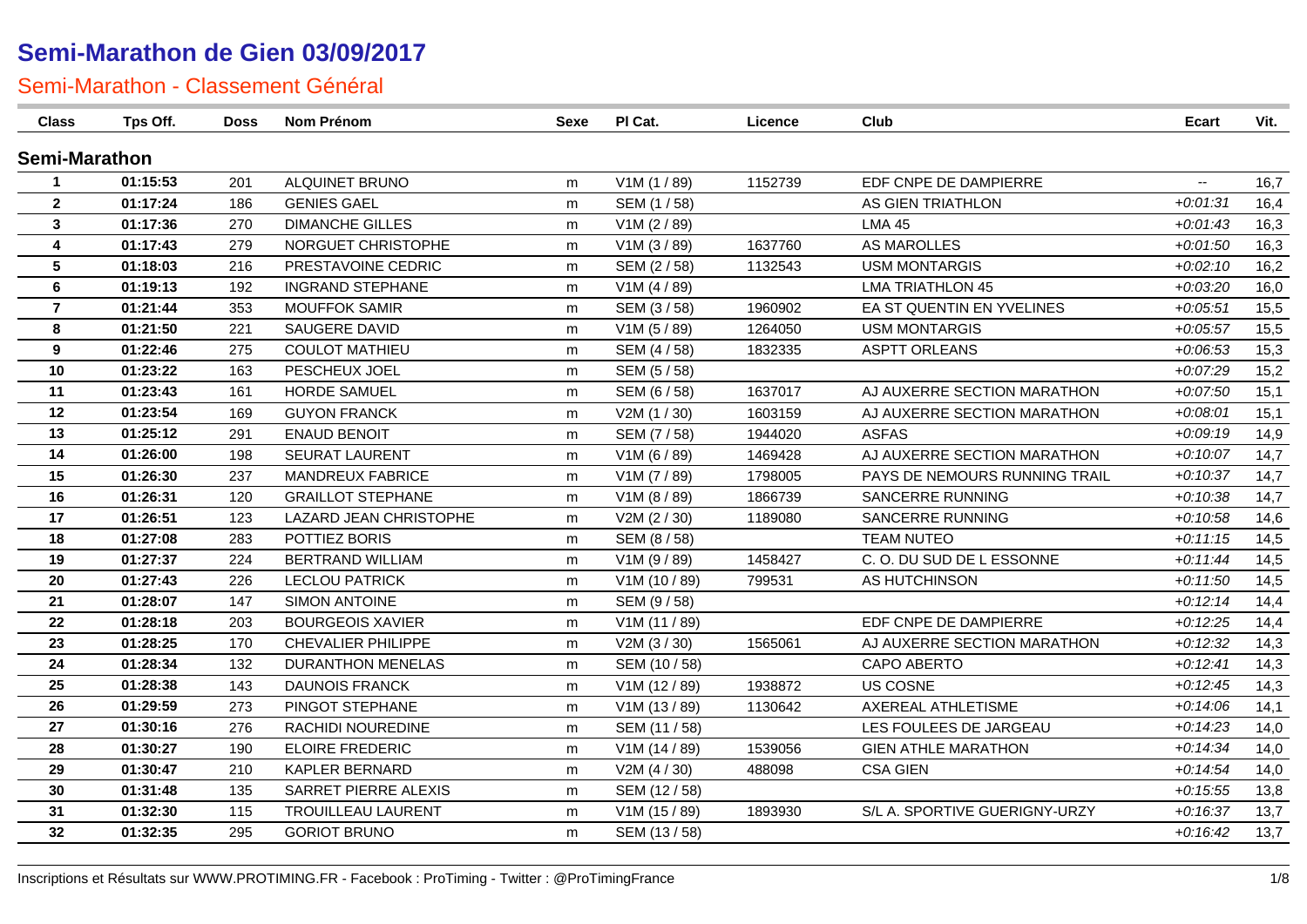| <b>Class</b> | Tps Off. | <b>Doss</b> | <b>Nom Prénom</b>           | Sexe         | PI Cat.       | Licence | Club                        | Ecart      | Vit. |
|--------------|----------|-------------|-----------------------------|--------------|---------------|---------|-----------------------------|------------|------|
| 33           | 01:32:39 | 249         | <b>GUIGNAT DIDIER</b>       | m            | V3M (1 / 13)  |         |                             | $+0:16:46$ | 13,7 |
| 34           | 01:32:45 | 217         | <b>BABLIN EDDY</b>          | m            | V1M (16 / 89) | 1222369 | <b>USM MONTARGIS</b>        | $+0:16:52$ | 13,7 |
| 35           | 01:32:49 | 240         | <b>DUVALLET CHRISTOPHE</b>  | m            | V1M (17 / 89) | 419266  | AS CHAINGY SPORT NATURE     | $+0.16.56$ | 13,7 |
| 36           | 01:33:13 | 101         | <b>GOBERT YOANN</b>         | m            | SEM (14 / 58) |         |                             | $+0:17:20$ | 13,6 |
| 37           | 01:33:26 | 288         | JALLET DAVID                | m            | SEM (15 / 58) | 1863678 | <b>AAA LYON</b>             | $+0:17:33$ | 13,6 |
| 38           | 01:33:49 | 227         | <b>DUBOQ REMI</b>           | m            | V1M (18 / 89) | 805591  | AS HUTCHINSON               | $+0:17:56$ | 13,5 |
| 39           | 01:33:51 | 19          | <b>HORDE EMILIE</b>         | $\mathbf{f}$ | SEF (1 / 19)  | 1562201 | AJ AUXERRE SECTION MARATHON | $+0:17:58$ | 13,5 |
| 40           | 01:33:57 | 122         | THIAULT MICHAEL             | m            | V1M (19 / 89) | 801937  | <b>TYPE 1 RUNNING TEAM</b>  | $+0.18:04$ | 13,5 |
| 41           | 01:34:18 | 191         | <b>ROBERT PATRICK</b>       | m            | V3M (2 / 13)  | 521573  | <b>ASPTT AUXERRE</b>        | $+0.18.25$ | 13,4 |
| 42           | 01:35:10 | 34          | <b>RIGUIDEL PAULINE</b>     | $\mathbf{f}$ | SEF (2/19)    |         |                             | $+0:19:17$ | 13,3 |
| 43           | 01:35:11 | 195         | <b>BRUNEAU ERWAN</b>        | m            | SEM (16 / 58) |         |                             | $+0:19:18$ | 13,3 |
| 44           | 01:35:42 | 187         | <b>DELCROIX DIDIER</b>      | m            | V2M (5 / 30)  | 1175959 | <b>GIEN ATHLE MARATHON</b>  | $+0.19:49$ | 13,2 |
| 45           | 01:35:47 | 124         | <b>MACHADO SERGIO</b>       | m            | V1M (20 / 89) |         |                             | $+0.19.54$ | 13,2 |
| 46           | 01:35:52 | 282         | <b>FOUCHER CHRISTOPHE</b>   | m            | V2M (6 / 30)  |         |                             | $+0.19.59$ | 13,2 |
| 47           | 01:36:14 | 118         | SEGUY JEAN MARC             | m            | V2M (7 / 30)  | 238513  | SPORT NAT PAYS ST-FLOUR     | $+0.20.21$ | 13,2 |
| 48           | 01:36:16 | 21          | <b>THOMAS CHRISTEL</b>      | $\mathbf{f}$ | V1F(1/20)     | 139242  | AJ AUXERRE SECTION MARATHON | $+0.20.23$ | 13,2 |
| 49           | 01:36:28 | 142         | DURIEU CHRISTOPHE           | m            | V2M (8 / 30)  |         |                             | $+0.20.35$ | 13,1 |
| 50           | 01:37:02 | 193         | BEAUFAYS ALEXANDRE          | m            | V1M (21 / 89) |         | <b>RUNNERS VIENNOIS</b>     | $+0.21:09$ | 13,1 |
| 51           | 01:37:02 | 233         | <b>ODYE ERWANN</b>          | m            | SEM (17 / 58) |         |                             | $+0.21.09$ | 13,1 |
| 52           | 01:37:05 | 243         | ALBERTINI XAVIER            | m            | SEM (18 / 58) |         |                             | $+0:21:12$ | 13,0 |
| 53           | 01:37:50 | 245         | HENNEBERT CLAUDE            | m            | V3M(3/13)     |         | SPORT ET AMITIE MONTCORBON  | $+0.21:57$ | 12,9 |
| 54           | 01:37:59 | 176         | SANTIAGO ANTOINE            | m            | V3M (4 / 13)  | 145698  | <b>GIEN ATHLE MARATHON</b>  | $+0.22:06$ | 12,9 |
| 55           | 01:38:18 | 229         | JULLY JEAN PAUL             | m            | V2M (9 / 30)  | 1496058 | J3 SPORTS AMILLY*           | $+0.22.25$ | 12,9 |
| 56           | 01:38:22 | 220         | <b>BOUCHARIN STEPHANE</b>   | m            | V1M (22 / 89) | 1357197 | <b>USM MONTARGIS</b>        | $+0:22:29$ | 12,9 |
| 57           | 01:38:33 | 102         | <b>BOUCLET CLEMENT</b>      | m            | SEM (19 / 58) |         |                             | $+0.22:40$ | 12,9 |
| 58           | 01:38:48 | 36          | <b>BABY CAROLINE</b>        | $\mathbf{f}$ | SEF (3/19)    | 1676177 | <b>ASPTT ORLEANS</b>        | $+0.22:55$ | 12,8 |
| 59           | 01:38:53 | 208         | JACQUESSON EDOUARDA         | m            | SEM (20 / 58) |         |                             | $+0.23:00$ | 12,8 |
| 60           | 01:39:07 | 244         | <b>RANGUIN GREGORY</b>      | m            | SEM (21 / 58) |         |                             | $+0.23:14$ | 12,8 |
| 61           | 01:39:15 | 223         | SANCHEZ JULIEN              | m            | SEM (22 / 58) |         |                             | $+0.23.22$ | 12,8 |
| 62           | 01:39:23 | 286         | ROUSSE SEBASTIEN            | m            | SEM (23 / 58) |         | <b>USM MONTARGIS</b>        | $+0.23.30$ | 12,7 |
| 63           | 01:39:24 | 18          | <b>ANDRIEUX ANNE CLAIRE</b> | $\mathbf f$  | SEF (4/19)    | 1528274 | <b>VINEUIL SPORTS</b>       | $+0.23.31$ | 12,7 |
| 64           | 01:39:27 | 183         | DA SILVA CARLOS             | m            | V1M (23 / 89) |         |                             | $+0.23.34$ | 12,7 |
| 65           | 01:39:33 | 141         | DEFLANDRE DAMIEN            | m            | V1M (24 / 89) |         | <b>BADMINTON CLUB GIEN</b>  | $+0.23:40$ | 12,7 |
| 66           | 01:39:37 | 247         | <b>ESCALLIER LUDOVIC</b>    | m            | V1M (25 / 89) |         |                             | $+0.23:44$ | 12,7 |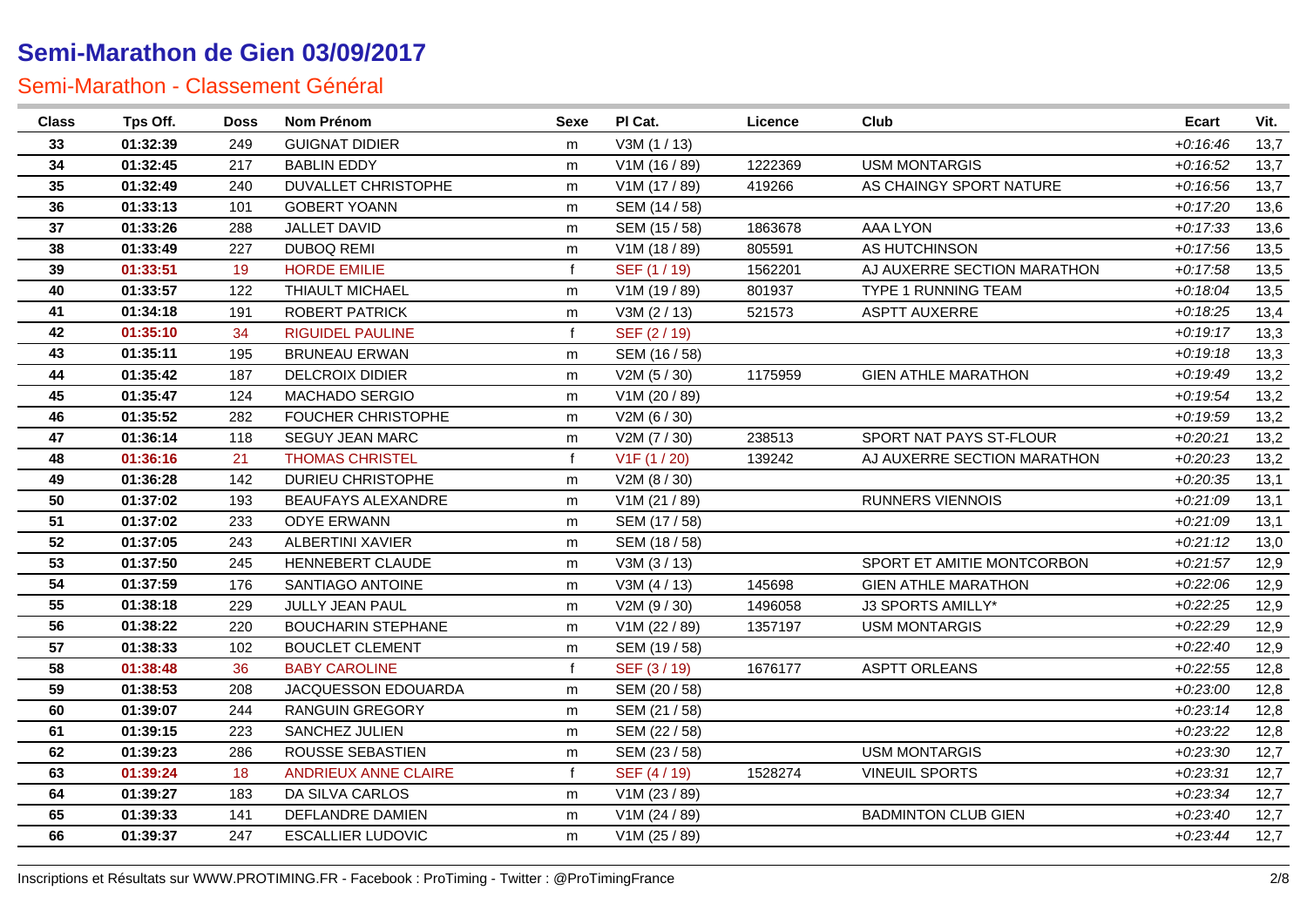| <b>Class</b> | Tps Off. | <b>Doss</b> | Nom Prénom               | <b>Sexe</b> | PI Cat.       | Licence | Club                        | Ecart      | Vit. |
|--------------|----------|-------------|--------------------------|-------------|---------------|---------|-----------------------------|------------|------|
| 67           | 01:39:43 | 42          | <b>RADET KARINE</b>      |             | V1F(2/20)     | 1246231 | <b>ASPTT ORLEANS</b>        | $+0.23:50$ | 12,7 |
| 68           | 01:39:50 | 292         | <b>WAROUX ROMAIN</b>     | m           | V1M (26 / 89) |         |                             | $+0.23.57$ | 12,7 |
| 69           | 01:40:02 | 277         | <b>HUGUENY ERIC</b>      | m           | V1M (27 / 89) |         | LES FOULEES DE JARGEAU      | $+0.24.09$ | 12,7 |
| 70           | 01:40:04 | 113         | <b>FARINA CEDRIC</b>     | m           | V1M (28 / 89) |         | AAREON FRANCE               | $+0.24:11$ | 12,7 |
| 71           | 01:40:08 | 269         | PAJOT JEAN PIERRE        | m           | V1M (29 / 89) | 1681889 | <b>GIEN ATHLE MARATHON</b>  | $+0.24:15$ | 12,7 |
| 72           | 01:40:19 | 103         | PAILLOUX SAMUEL          | m           | V1M (30 / 89) |         |                             | $+0.24.26$ | 12,6 |
| 73           | 01:40:28 | 146         | <b>GUILLAMET ROBERT</b>  | m           | V3M(5/13)     |         | RG POILLY LEZ GIEN          | $+0.24.35$ | 12,6 |
| 74           | 01:40:37 | 230         | <b>BAILLON SYLVAIN</b>   | m           | V1M (31 / 89) |         |                             | $+0.24:44$ | 12,6 |
| 75           | 01:41:14 | 264         | <b>DUGROS JULIEN</b>     | m           | SEM (24 / 58) |         |                             | $+0.25.21$ | 12,5 |
| 76           | 01:41:20 | 204         | <b>DROSIN GUILLAUME</b>  | m           | SEM (25 / 58) |         | EDF CNPE DE DAMPIERRE       | $+0.25.27$ | 12,5 |
| 77           | 01:41:22 | 202         | <b>AMALAL ANAS</b>       | m           | SEM (26 / 58) |         | EDF CNPE DE DAMPIERRE       | $+0.25.29$ | 12,5 |
| 78           | 01:41:33 | 110         | MAYER WEILER LAURENT     | m           | V1M (32 / 89) |         |                             | $+0.25:40$ | 12,5 |
| 79           | 01:42:14 | 219         | <b>JAGOT YANNICK</b>     | m           | V1M (33 / 89) | 1444651 | <b>USM MONTARGIS</b>        | $+0.26.21$ | 12,4 |
| 80           | 01:42:15 | 157         | ROSE ETIENNE             | m           | SEM (27 / 58) |         |                             | $+0.26.22$ | 12,4 |
| 81           | 01:42:22 | 207         | RICHARD MAXIME           | m           | SEM (28 / 58) |         |                             | $+0.26.29$ | 12,4 |
| 82           | 01:42:25 | 105         | <b>CHANZY BERTRAND</b>   | m           | SEM (29 / 58) |         |                             | $+0.26.32$ | 12,4 |
| 83           | 01:42:32 | 280         | <b>GIRARD DAVID</b>      | m           | V1M (34 / 89) |         |                             | $+0.26.39$ | 12,4 |
| 84           | 01:42:35 | 268         | <b>AUGER PATRICK</b>     | m           | V2M (10 / 30) | 1483262 | S/L CJF FLEURY LES AUBRAIS  | $+0.26:42$ | 12,3 |
| 85           | 01:42:42 | 234         | DA SILVA ANTONIO         | m           | V1M (35 / 89) |         | LES DINGOS DE SANDILLION    | $+0.26:49$ | 12,3 |
| 86           | 01:42:55 | 119         | PINET JEROME             | m           | V1M (36 / 89) |         |                             | $+0.27:02$ | 12,3 |
| 87           | 01:42:57 | 197         | PASDELOUP RODOLPHE       | m           | V1M (37 / 89) |         |                             | $+0.27:04$ | 12,3 |
| 88           | 01:43:05 | 180         | <b>ASTOR GEOFFROY</b>    | m           | SEM (30 / 58) |         | <b>ESPRIT D EQUIPE (E2)</b> | $+0.27:12$ | 12,3 |
| 89           | 01:43:39 | 239         | <b>BENUFFE LOIC</b>      | m           | SEM (31 / 58) |         | EDF CNPE DE DAMPIERRE       | $+0.27:46$ | 12,2 |
| 90           | 01:43:48 | 281         | <b>JUDRIN ALAIN</b>      | m           | V1M (38 / 89) |         | AS HUTCHINSON               | $+0.27:55$ | 12,2 |
| 91           | 01:44:00 | 172         | CARREAU JOSE             | m           | V1M (39 / 89) |         |                             | $+0.28:07$ | 12,2 |
| 92           | 01:44:07 | 255         | <b>BEGEAUT FREDY</b>     | m           | V1M (40 / 89) |         |                             | $+0.28:14$ | 12,2 |
| 93           | 01:44:08 | 256         | <b>BASTIERE DAVID</b>    | m           | V1M (41 / 89) |         |                             | $+0.28:15$ | 12,2 |
| 94           | 01:44:23 | 174         | <b>GUTIERREZ DAVID</b>   | m           | V1M (42 / 89) |         | AS HUTCHINSON               | $+0.28.30$ | 12,1 |
| 95           | 01:44:26 | 211         | RUDOWSKI ERIC            | m           | V1M (43 / 89) |         | <b>CSA GIEN</b>             | $+0.28.33$ | 12,1 |
| 96           | 01:44:31 | 112         | MORSALINE VINCENT        | m           | SEM (32 / 58) |         |                             | $+0.28.38$ | 12,1 |
| 97           | 01:44:33 | 185         | <b>DELHOM FRANCK</b>     | m           | V2M (11 / 30) |         | <b>BJC 18</b>               | $+0.28:40$ | 12,1 |
| 98           | 01:44:43 | 177         | <b>BROSSE SEBASTIEN</b>  | m           | V1M (44 / 89) | 1862506 | <b>GIEN ATHLE MARATHON</b>  | $+0.28:50$ | 12,1 |
| 99           | 01:44:51 | 222         | <b>BELLENGER NICOLAS</b> | m           | V1M (45 / 89) |         |                             | $+0.28:58$ | 12,1 |
| 100          | 01:44:56 | 23          | PERRIER NOEMIE           |             | SEF (5/19)    | 1840261 | SPORT ET AMITIE MONTCORBON  | $+0.29:03$ | 12,1 |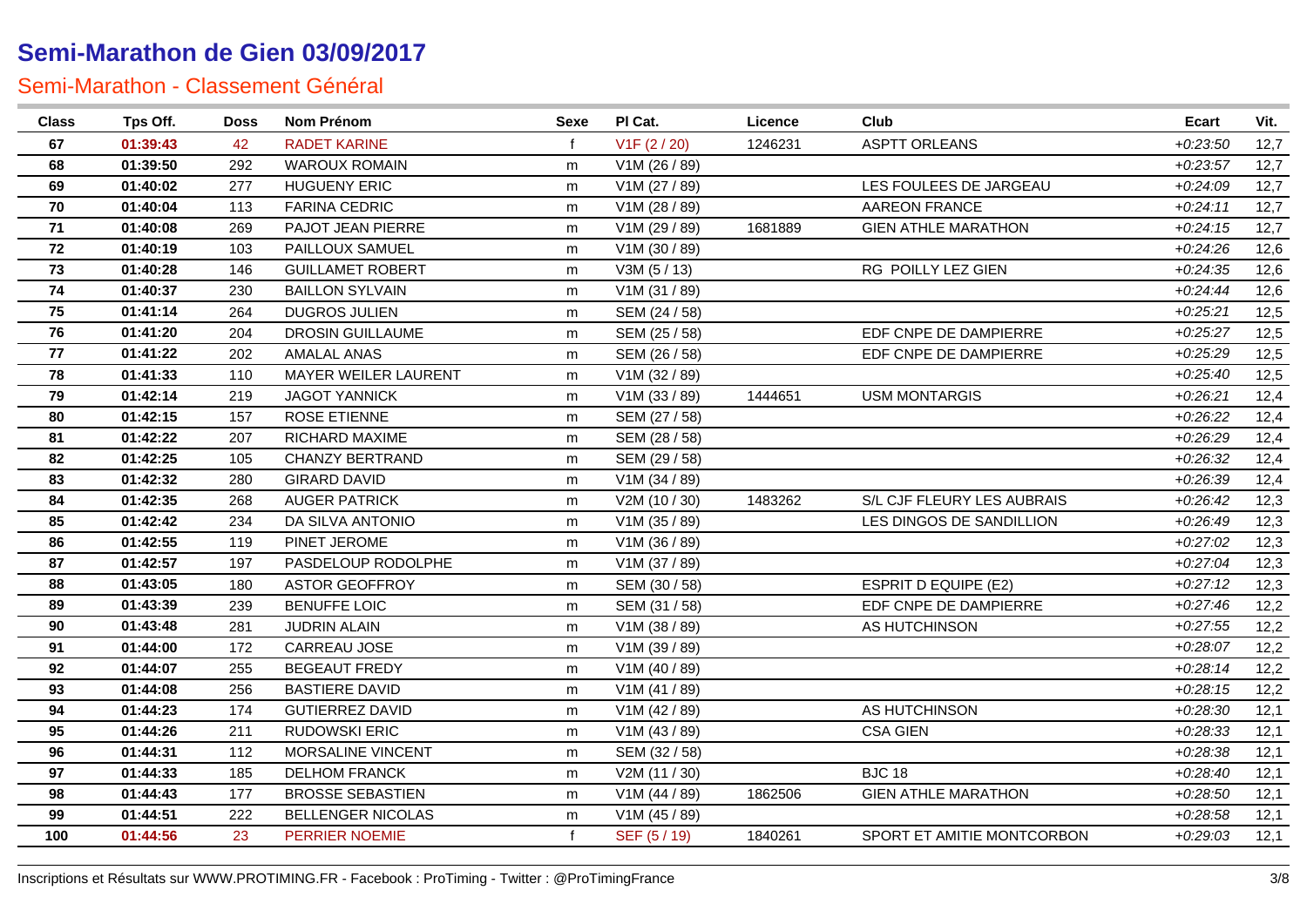| <b>Class</b> | Tps Off. | <b>Doss</b> | <b>Nom Prénom</b>           | <b>Sexe</b>  | PI Cat.                   | Licence | Club                          | <b>Ecart</b> | Vit. |
|--------------|----------|-------------|-----------------------------|--------------|---------------------------|---------|-------------------------------|--------------|------|
| 101          | 01:44:56 | 213         | <b>GRATEPANCHE FRANCOIS</b> | m            | V1M (46 / 89)             | 1902350 | SPORT ET AMITIE MONTCORBON    | $+0.29:03$   | 12,1 |
| 102          | 01:45:20 | 173         | PANNIER DIDIER              | m            | V2M (12 / 30)             |         | ASAVTRI VARENNES VAUZELLES    | $+0.29:27$   | 12,0 |
| 103          | 01:45:21 | 167         | PASCAUD CLAUDE              | m            | V3M (6 / 13)              |         | SAINT DOULCHARD RUNNING       | $+0.29.28$   | 12,0 |
| 104          | 01:45:38 | 200         | <b>GAUTHIER TONY</b>        | m            | V1M (47 / 89)             | 618239  | SPORT ET AMITIE MONTCORBON    | $+0.29:45$   | 12,0 |
| 105          | 01:45:39 | 166         | DEBENATH ERIC               | m            | V2M (13 / 30)             |         |                               | $+0.29:46$   | 12,0 |
| 106          | 01:45:40 | 209         | <b>JOUIS EMERIC</b>         | m            | SEM (33 / 58)             |         |                               | $+0.29:47$   | 12,0 |
| 107          | 01:45:43 | 55          | DEROUSSEN HELENE            | f            | SEF (6 / 19)              | 485719  | AAA LYON                      | $+0.29:50$   | 12,0 |
| 108          | 01:45:48 | 258         | FRUTIEAUX FLORIAN           | m            | SEM (34 / 58)             |         | <b>AUXERRE FITNESS</b>        | $+0.29.55$   | 12,0 |
| 109          | 01:46:05 | 189         | <b>LABBE PHILIPPE</b>       | m            | V1M (48 / 89)             | 1762987 | <b>GIEN ATHLE MARATHON</b>    | $+0:30:12$   | 11,9 |
| 110          | 01:47:00 | 212         | <b>FOISNEAU LOIC</b>        | m            | V1M (49 / 89)             |         |                               | $+0:31:07$   | 11,8 |
| 111          | 01:47:07 | 228         | ARQUIER ADRIEN              | m            | SEM (35 / 58)             |         |                               | $+0:31:14$   | 11,8 |
| 112          | 01:47:10 | 218         | <b>VAILLANT BRUNO</b>       | m            | V1M (50 / 89)             | 1574752 | <b>USM MONTARGIS</b>          | $+0:31:17$   | 11,8 |
| 113          | 01:47:19 | 250         | PY JACQUES                  | m            | V4M(1/1)                  | 1826771 | ASGVO - Pharmacie de la Loire | $+0.31.26$   | 11,8 |
| 114          | 01:47:20 | 25          | <b>DURAND ISABELLE</b>      | $\mathsf{f}$ | V1F(3/20)                 | 1650851 | <b>GIEN ATHLE MARATHON</b>    | $+0:31:27$   | 11,8 |
| 115          | 01:47:27 | 267         | FOULON FRÉDÉRIC             | m            | V1M (51 / 89)             |         |                               | $+0:31:34$   | 11,8 |
| 116          | 01:47:34 | 149         | <b>BERTHON STEPHANE</b>     | m            | V1M (52 / 89)             |         | SA MICHEL CREUZOT             | $+0:31:41$   | 11,8 |
| 117          | 01:47:58 | 9           | <b>TROUILLEAU CARINE</b>    | $\mathbf{f}$ | V <sub>1</sub> F (4 / 20) | 1588922 | S/L A. SPORTIVE GUERIGNY-URZY | $+0.32:05$   | 11,7 |
| 118          | 01:48:05 | 259         | <b>LENAGARD LAURENT</b>     | m            | V1M (53 / 89)             |         |                               | $+0:32:12$   | 11,7 |
| 119          | 01:48:10 | 126         | <b>RICHIDE THOMAS</b>       | m            | SEM (36 / 58)             |         |                               | $+0.32:17$   | 11,7 |
| 120          | 01:48:12 | 236         | MARTINS DA SILVA JOSE       | m            | V1M (54 / 89)             |         |                               | $+0.32:19$   | 11,7 |
| 121          | 01:48:32 | 37          | <b>DELANGLE LUCIE</b>       | f            | SEF (7/19)                |         |                               | $+0.32.39$   | 11,7 |
| 122          | 01:49:03 | 46          | <b>DELACROIX SONIA</b>      | f            | SEF (8 / 19)              | 1793424 | US TOUCY-CHARBUY              | $+0:33:10$   | 11,6 |
| 123          | 01:49:04 | 253         | DELACROIX GÉRÉMY            | m            | SEM (37 / 58)             | 1680673 | US TOUCY-CHARBUY              | $+0:33:11$   | 11,6 |
| 124          | 01:49:16 | 159         | <b>DEGAT FABRICE</b>        | m            | V2M(14/30)                | 1792120 | S/L SEPA BELLEGARDE           | $+0.33.23$   | 11,6 |
| 125          | 01:49:53 | 196         | <b>DELAS CEDRIC</b>         | m            | V1M (55 / 89)             |         |                               | $+0.34:00$   | 11,5 |
| 126          | 01:50:06 | 246         | <b>GUSSE YANN</b>           | m            | SEM (38 / 58)             |         |                               | $+0.34:13$   | 11,5 |
| 127          | 01:50:08 | 12          | <b>MAUNY STEPHANIE</b>      | $\mathbf{f}$ | V1F(5/20)                 |         |                               | $+0:34:15$   | 11,5 |
| 128          | 01:50:14 | 352         | RODRIGUEZ DJELLOULE         | m            | SEM (39 / 58)             |         |                               | $+0:34:21$   | 11,5 |
| 129          | 01:50:46 | 20          | <b>BELLOIR MIREILLE</b>     | f            | V <sub>2</sub> F (1 / 10) |         | <b>BJC 18</b>                 | $+0.34.53$   | 11,4 |
| 130          | 01:51:20 | 231         | RAIGNEAU FRANCK             | m            | V1M (56 / 89)             |         |                               | $+0:35:27$   | 11,4 |
| 131          | 01:51:41 | 17          | <b>ROBERT AUDREY</b>        | $\mathsf{f}$ | V <sub>1</sub> F (6 / 20) |         |                               | $+0.35:48$   | 11,3 |
| 132          | 01:51:48 | 136         | <b>FIQUET LAURENT</b>       | m            | V1M (57 / 89)             |         |                               | $+0.35.55$   | 11,3 |
| 133          | 01:52:10 | 130         | JORDANNET MICHEL            | m            | V2M (15 / 30)             | 1282297 | <b>HUMANIS</b>                | $+0.36:17$   | 11,3 |
| 134          | 01:52:13 | 294         | ROBLIN HADRIEN              | m            | SEM (40 / 58)             |         | PFHP                          | $+0.36:20$   | 11,3 |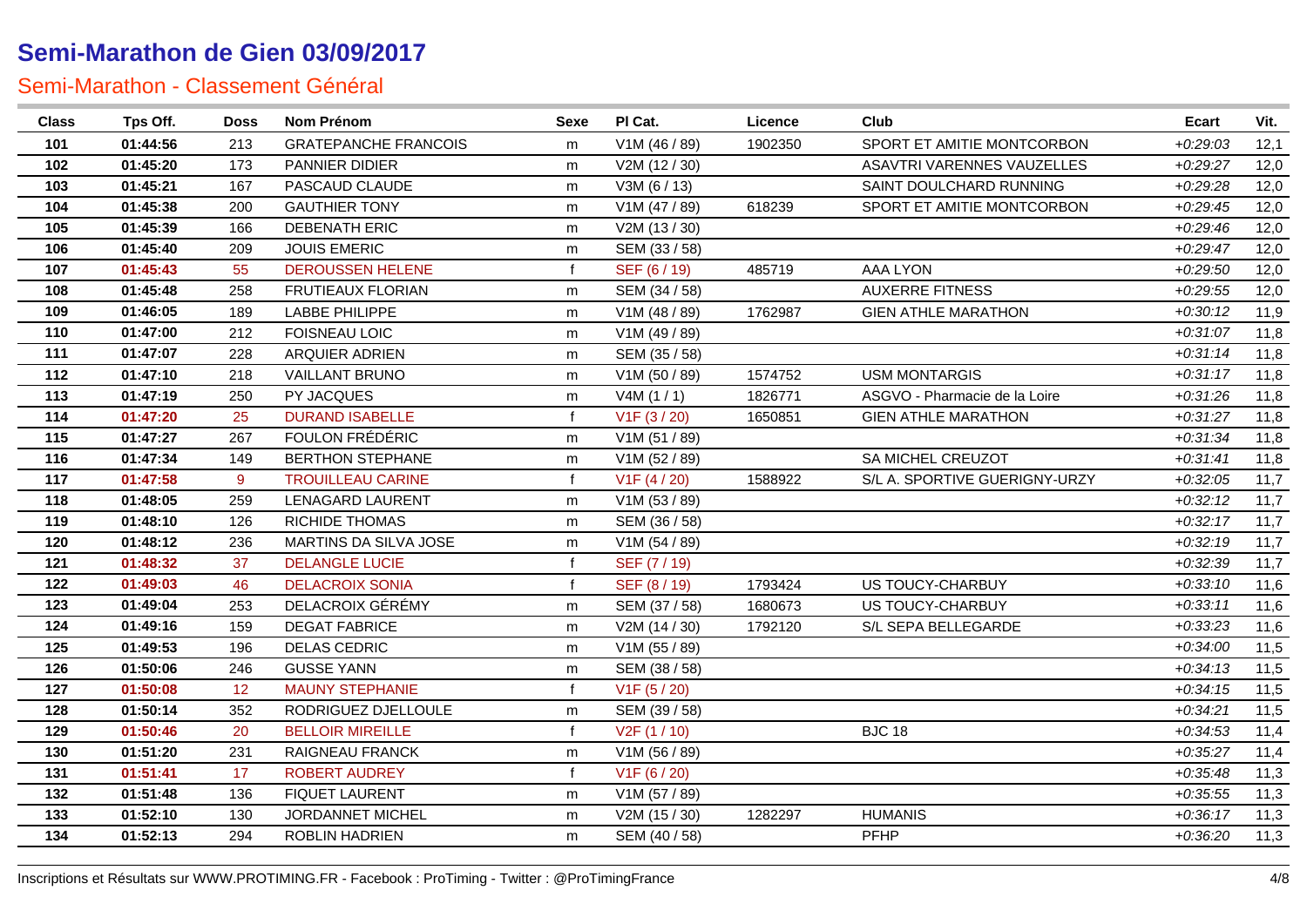| <b>Class</b> | Tps Off. | <b>Doss</b>    | Nom Prénom                 | <b>Sexe</b>  | PI Cat.                   | Licence   | Club                        | Ecart      | Vit. |
|--------------|----------|----------------|----------------------------|--------------|---------------------------|-----------|-----------------------------|------------|------|
| 135          | 01:52:24 | 43             | PERRAULT EMMANUELLE        | f            | SEF (9/19)                |           |                             | $+0.36.31$ | 11,3 |
| 136          | 01:52:34 | 274            | <b>MERLOT DENIS</b>        | m            | V1M (58 / 89)             |           |                             | $+0.36:41$ | 11,2 |
| 137          | 01:52:42 | 127            | SOURGET PHILIPPE           | m            | V1M (59 / 89)             |           |                             | $+0.36:49$ | 11,2 |
| 138          | 01:52:44 | $\overline{7}$ | <b>CERLES NATHALIE</b>     | $\mathbf f$  | V <sub>2</sub> F (2 / 10) |           |                             | $+0.36.51$ | 11,2 |
| 139          | 01:52:49 | 188            | LADMIRAULT GERARD          | m            | V3M (7 / 13)              | 378563    | <b>GIEN ATHLE MARATHON</b>  | $+0.36.56$ | 11,2 |
| 140          | 01:52:53 | 171            | <b>BESNARD ROMAIN</b>      | m            | SEM (41 / 58)             |           |                             | $+0.37:00$ | 11,2 |
| 141          | 01:53:01 | 265            | <b>BALLOT ERIC</b>         | m            | V1M (60 / 89)             | 337879    | <b>GIEN ATHLE MARATHON</b>  | $+0.37.08$ | 11,2 |
| 142          | 01:53:09 | 254            | CHENUET GUILLAUME          | m            | SEM (42 / 58)             |           |                             | $+0.37:16$ | 11,2 |
| 143          | 01:53:18 | 52             | <b>FOUCHER DELPHINE</b>    | f            | V1F (7 / 20)              | 1447231   | SANCERRE RUNNING            | $+0.37:25$ | 11,2 |
| 144          | 01:53:19 | 260            | <b>FONTAINE SEBASTIEN</b>  | m            | V1M (61 / 89)             | 1941309   | NEVOY RUNNING               | $+0.37:26$ | 11,2 |
| 145          | 01:53:29 | 35             | <b>VENON AUDE</b>          | $\mathbf{f}$ | SEF (10 / 19)             |           |                             | $+0.37.36$ | 11,2 |
| 146          | 01:53:47 | 175            | <b>BELLIN MARC</b>         | m            | V2M (16 / 30)             | 1216147   | <b>GIEN ATHLE MARATHON</b>  | $+0.37.54$ | 11,1 |
| 147          | 01:54:16 | 27             | <b>RUBLON CHRISTINE</b>    | $\mathsf{f}$ | V2F(3/10)                 | 1054126   | <b>GIEN ATHLE MARATHON</b>  | $+0.38:23$ | 11,1 |
| 148          | 01:54:42 | 287            | <b>FAUDUET NICOLAS</b>     | m            | V1M (62 / 89)             |           |                             | $+0.38:49$ | 11,0 |
| 149          | 01:54:49 | 262            | LEQUEVRE LAURENT           | m            | V1M (63 / 89)             | 1654055   | <b>GIEN ATHLE MARATHON</b>  | $+0.38:56$ | 11,0 |
| 150          | 01:54:49 | 145            | <b>GITTON PASCAL</b>       | m            | V3M (8 / 13)              | 1759495   | <b>GIEN ATHLE MARATHON</b>  | $+0.38:56$ | 11,0 |
| 151          | 01:55:11 | 206            | <b>GUILLEMINOT FLORENT</b> | m            | V1M (64 / 89)             |           |                             | $+0.39:18$ | 11,0 |
| 152          | 01:55:13 | 272            | RASSINOUX DOMINIQUE        | m            | V2M (17 / 30)             |           |                             | $+0.39:20$ | 11,0 |
| 153          | 01:55:14 | $5^{\circ}$    | <b>JOUSSELIN LUISA</b>     | $\mathsf{f}$ | V <sub>1</sub> F (8 / 20) |           |                             | $+0.39:21$ | 11,0 |
| 154          | 01:55:18 | 160            | <b>BEURIENNE LAURENT</b>   | m            | V1M (65 / 89)             |           |                             | $+0.39:25$ | 11,0 |
| 155          | 01:55:27 | 242            | <b>BIZ NICOLAS</b>         | m            | V1M (66 / 89)             |           |                             | $+0.39.34$ | 11,0 |
| 156          | 01:55:40 | 293            | FRANCQUEMBERGUE VICTOR     | m            | SEM (43 / 58)             | T303768-C |                             | $+0.39:47$ | 10,9 |
| 157          | 01:55:44 | 107            | <b>NOEL ALEXIS</b>         | m            | SEM (44 / 58)             |           |                             | $+0.39:51$ | 10,9 |
| 158          | 01:55:52 | 125            | <b>TOBLER DAVID</b>        | m            | V2M (18 / 30)             | 1678496   | SANCERRE RUNNING            | $+0.39.59$ | 10,9 |
| 159          | 01:56:00 | 248            | <b>DEGE JEAN FRANCOIS</b>  | m            | V1M (67 / 89)             |           |                             | $+0.40:07$ | 10,9 |
| 160          | 01:56:03 | 205            | <b>MOURA ELVIS</b>         | m            | V1M (68 / 89)             |           | EDF CNPE DE DAMPIERRE       | $+0:40:10$ | 10,9 |
| 161          | 01:56:04 | 184            | <b>GARNIER FRANCIS</b>     | m            | V2M (19 / 30)             |           |                             | $+0.40:11$ | 10,9 |
| 162          | 01:56:08 | 266            | THIBAULT ERIC              | m            | V1M (69 / 89)             |           |                             | $+0:40:15$ | 10,9 |
| 163          | 01:56:10 | 31             | <b>MERLIN ELODIE</b>       | $\mathbf{f}$ | SEF (11 / 19)             |           | <b>ESPRIT D EQUIPE (E2)</b> | $+0.40:17$ | 10,9 |
| 164          | 01:56:55 | 194            | <b>SZAFRAN REMI</b>        | m            | SEM (45 / 58)             |           |                             | $+0.41:02$ | 10,8 |
| 165          | 01:57:01 | 128            | <b>FARIA MANUEL</b>        | m            | V2M (20 / 30)             | 1864052   | INFOSPORT-LOIRET            | $+0.41.08$ | 10,8 |
| 166          | 01:57:24 | 116            | <b>AZEVEDO PATRICK</b>     | m            | V1M (70 / 89)             |           | AS HUTCHINSON               | $+0.41.31$ | 10,8 |
| 167          | 01:57:30 | 257            | <b>FUSTER HLOAN</b>        | m            | SEM (46 / 58)             |           |                             | $+0.41.37$ | 10,8 |
| 168          | 01:57:33 | 114            | <b>CHMIELOWIEC ERIC</b>    | m            | V1M (71/89)               |           |                             | $+0.41.40$ | 10,8 |
|              |          |                |                            |              |                           |           |                             |            |      |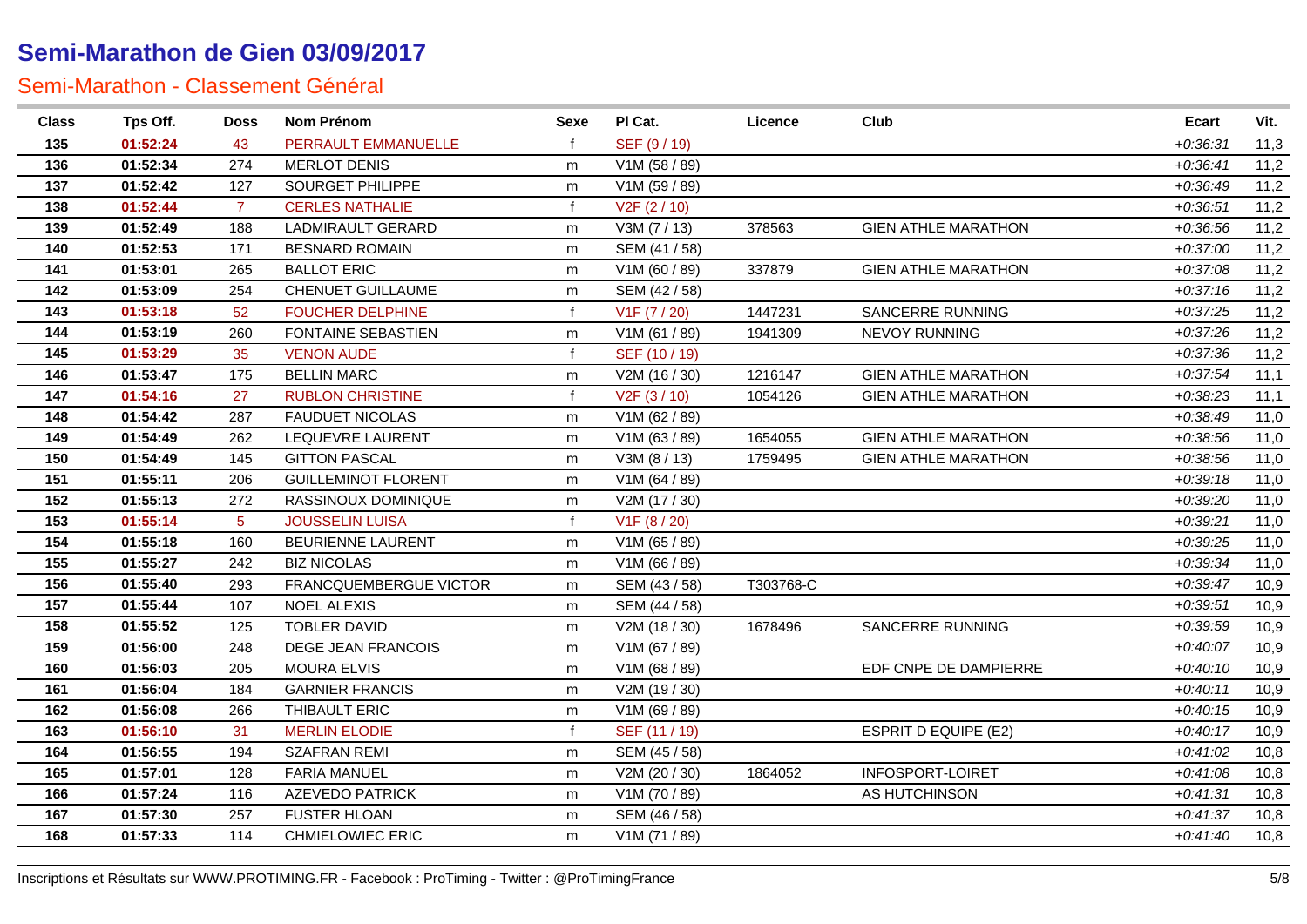| <b>Class</b> | Tps Off. | <b>Doss</b> | Nom Prénom                   | <b>Sexe</b>  | PI Cat.                   | Licence | Club                        | <b>Ecart</b> | Vit. |
|--------------|----------|-------------|------------------------------|--------------|---------------------------|---------|-----------------------------|--------------|------|
| 169          | 01:57:36 | 11          | <b>DAMIEN MELANIE</b>        |              | SEF (12/19)               |         |                             | $+0:41:43$   | 10,8 |
| 170          | 01:57:49 | 104         | DECHARTRE PHILIPPE           | m            | V1M (72 / 89)             |         |                             | $+0:41:56$   | 10,7 |
| 171          | 01:58:05 | 263         | <b>ALLARD CYRILE</b>         | m            | V1M (73 / 89)             | 1865299 | <b>GIEN ATHLE MARATHON</b>  | $+0.42:12$   | 10,7 |
| 172          | 01:58:24 | 164         | MACHADO FLORIAN              | m            | SEM (47 / 58)             |         |                             | $+0.42:31$   | 10,7 |
| 173          | 01:58:29 | 14          | <b>CHAPUSOT DANIELLE</b>     |              | V <sub>1</sub> F (9 / 20) |         | ASA DU BERRY                | $+0.42.36$   | 10,7 |
| 174          | 01:58:43 | 24          | <b>VILLAIN ROSEMONDE</b>     |              | V3F(1/3)                  | 1434594 | <b>GIEN ATHLE MARATHON</b>  | $+0.42:50$   | 10,7 |
| 175          | 01:58:50 | 261         | MINET GERARD                 | m            | V1M (74 / 89)             |         |                             | $+0.42:57$   | 10,7 |
| 176          | 01:58:58 | 49          | <b>FRUTIEAUX CAROLE</b>      | f            | V1F (10 / 20)             |         | <b>AUXERRE FITNESS</b>      | $+0.43.05$   | 10,6 |
| 177          | 01:59:16 | 178         | <b>DUFOURNEAU GEORGES</b>    | m            | V1M (75 / 89)             |         | <b>GIEN ATHLE MARATHON</b>  | $+0.43.23$   | 10,6 |
| 178          | 01:59:42 | 199         | RAGOT MICHEL                 | m            | V3M (9/13)                |         |                             | $+0.43:49$   | 10,6 |
| 179          | 01:59:49 | 235         | <b>GOUIN ERIC</b>            | m            | V1M (76 / 89)             |         |                             | $+0.43.56$   | 10,6 |
| 180          | 01:59:55 | 109         | MOINARD STEPHANE             | m            | V2M (21 / 30)             |         |                             | $+0:44:02$   | 10,6 |
| 181          | 01:59:58 | 289         | <b>JOSSE SEBASTIEN</b>       | m            | V1M (77 / 89)             |         |                             | $+0.44:05$   | 10,6 |
| 182          | 02:00:00 | 140         | <b>BECCAVIN BRUNO</b>        | m            | V1M (78 / 89)             |         |                             | $+0:44:07$   | 10,5 |
| 183          | 02:00:29 | 22          | <b>PANNIER CHRISTINE</b>     | f            | V2F(4/10)                 | 222431  | AONIVERNAISE NEVERS         | $+0.44.36$   | 10,5 |
| 184          | 02:00:47 | 111         | <b>DUBOIS PASCAL</b>         | m            | V1M (79 / 89)             |         |                             | $+0.44.54$   | 10,5 |
| 185          | 02:00:49 | 139         | LOISEAU LUDOVIC              | m            | SEM (48 / 58)             |         |                             | $+0.44.56$   | 10,5 |
| 186          | 02:00:50 | 168         | DAPREMEZ GWENAEL             | m            | SEM (49 / 58)             |         |                             | $+0:44:57$   | 10,5 |
| 187          | 02:00:50 | 155         | DAPREMEZ GUILLAUME           | m            | SEM (50 / 58)             |         |                             | $+0:44:57$   | 10,5 |
| 188          | 02:00:51 | 133         | VIOLON CHRISTOPHE            | m            | SEM (51 / 58)             |         |                             | $+0.44.58$   | 10,5 |
| 189          | 02:00:51 | 278         | <b>GEORGET PHILIPPE</b>      | m            | V2M (22 / 30)             | 1457110 | SANCERRE RUNNING            | $+0.44.58$   | 10,5 |
| 190          | 02:00:55 | 158         | ANGILBERT ERIC               | m            | V2M (23 / 30)             |         |                             | $+0.45:02$   | 10,5 |
| 191          | 02:01:38 | 179         | RAVALET PIERRICK             | m            | V1M (80 / 89)             |         | <b>ESPRIT D EQUIPE (E2)</b> | $+0.45.45$   | 10,4 |
| 192          | 02:01:38 | 32          | <b>DELORIS INGRID</b>        |              | V1F (11 / 20)             |         | <b>ESPRIT D EQUIPE (E2)</b> | $+0.45.45$   | 10,4 |
| 193          | 02:01:40 | 165         | <b>GUILLAUMOT ARNAUD</b>     | m            | V1M (81 / 89)             |         |                             | $+0:45:47$   | 10,4 |
| 194          | 02:02:12 | 252         | <b>COLLIGNON JEAN-PIERRE</b> | m            | V3M (10 / 13)             |         |                             | $+0.46:19$   | 10,4 |
| 195          | 02:02:57 | 151         | ALBERTINI FRANCOIS XAVIER    | m            | V2M (24 / 30)             |         |                             | $+0.47:04$   | 10,3 |
| 196          | 02:03:13 | 8           | <b>DUBEROS ASTRID</b>        |              | SEF (13/19)               |         |                             | $+0:47:20$   | 10,3 |
| 197          | 02:03:41 | 40          | <b>MARTINS MARIA</b>         |              | V1F (12 / 20)             |         |                             | $+0.47:48$   | 10,2 |
| 198          | 02:03:50 | 284         | AUPERPIN CHRISTOPHE          | m            | V2M (25 / 30)             |         | US COSNE                    | $+0.47:57$   | 10,2 |
| 199          | 02:04:53 | 3           | <b>DESREUMAUX ELODIE</b>     | f            | SEF (14 / 19)             | 1870286 | SANCERRE RUNNING            | $+0.49:00$   | 10,1 |
| 200          | 02:05:20 | 15          | <b>TRAORE CHRISTELLE</b>     | $\mathsf{f}$ | V1F (13 / 20)             |         |                             | $+0.49:27$   | 10,1 |
| 201          | 02:05:21 | 138         | TRAORE DIDIER                | m            | V1M (82 / 89)             |         |                             | $+0.49.28$   | 10,1 |
| 202          | 02:05:57 | 108         | SUREAU MARTIN                | m            | SEM (52 / 58)             |         |                             | $+0.50:04$   | 10,0 |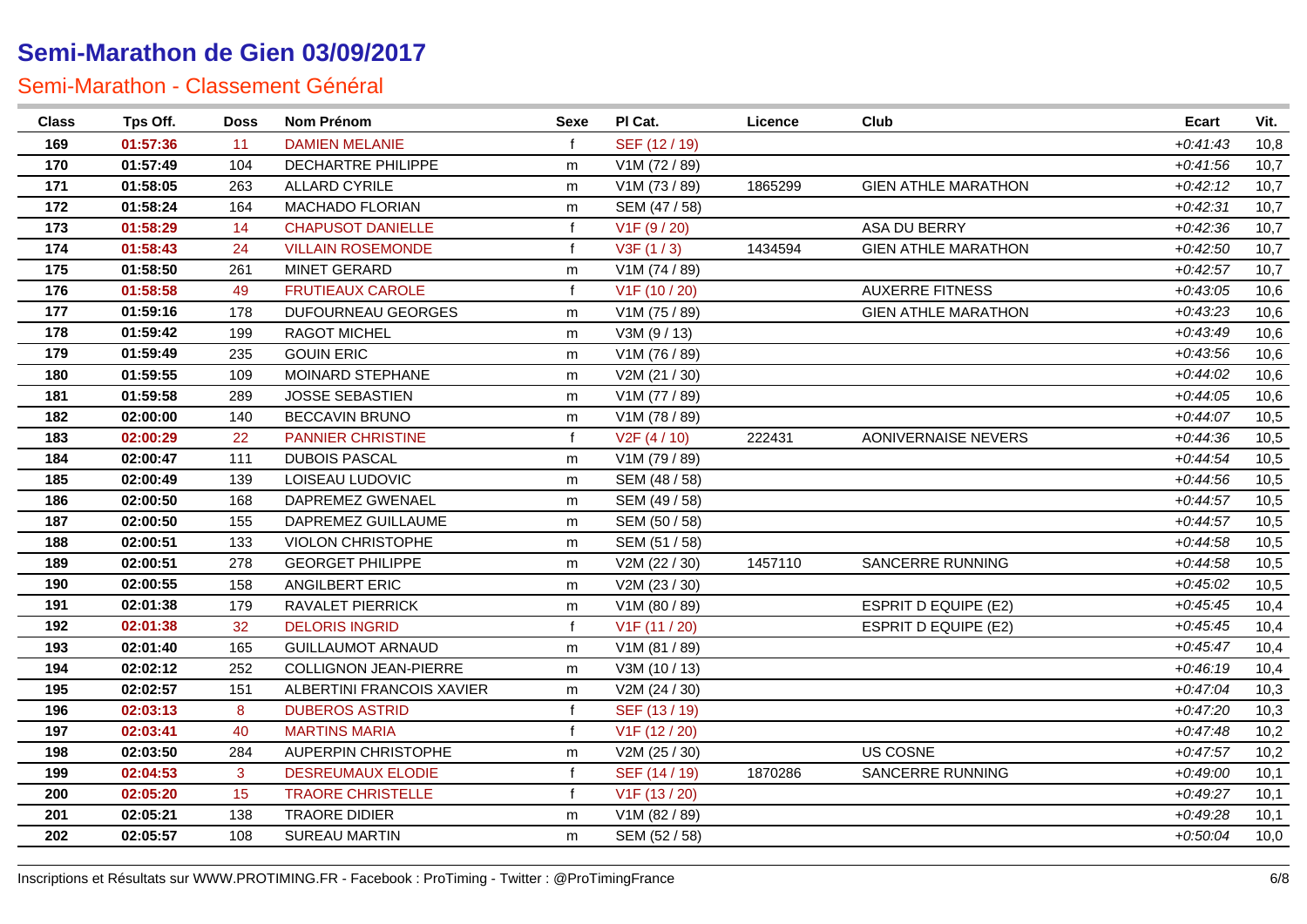| <b>Class</b> | Tps Off. | <b>Doss</b>    | Nom Prénom                  | Sexe         | PI Cat.                    | Licence | Club                        | <b>Ecart</b> | Vit. |
|--------------|----------|----------------|-----------------------------|--------------|----------------------------|---------|-----------------------------|--------------|------|
| 203          | 02:06:32 | 106            | <b>LEFIEVRE XAVIER</b>      | m            | V1M (83 / 89)              |         |                             | $+0.50.39$   | 10,0 |
| 204          | 02:06:47 | 38             | <b>MORIN NATHALIE</b>       | $\mathbf f$  | V2F(5/10)                  | 1839016 | SPORT ET AMITIE MONTCORBON  | $+0.50.54$   | 10,0 |
| 205          | 02:06:53 | 26             | <b>FAUCON ANNICK</b>        | $\mathbf f$  | V <sub>2</sub> F (6 / 10)  | 1486979 | <b>GIEN ATHLE MARATHON</b>  | $+0.51:00$   | 10,0 |
| 206          | 02:06:58 | 182            | <b>TRICHEUX DOMINIQUE</b>   | m            | V3M (11 / 13)              |         |                             | $+0.51.05$   | 10,0 |
| 207          | 02:07:17 | 148            | <b>RICHERT JEAN MICHEL</b>  | m            | V1M (84 / 89)              |         |                             | $+0.51.24$   | 9,9  |
| 208          | 02:08:14 | 47             | <b>HERPIN SYLVIE</b>        | $\mathbf f$  | V1F (14 / 20)              |         | LES DINGOS DE SANDILLION    | $+0.52:21$   | 9,9  |
| 209          | 02:09:13 | 54             | <b>VOLPI FLORENCE</b>       | $\mathbf f$  | SEF (15 / 19)              |         |                             | $+0.53:20$   | 9,8  |
| 210          | 02:10:03 | 215            | <b>MORLIN ALAIN</b>         | m            | V2M (26 / 30)              | T239178 | PASS J AIME COURIR          | $+0.54:10$   | 9,7  |
| 211          | 02:11:22 | 13             | <b>RUIZ ANITA</b>           | $\mathbf{f}$ | V2F (7 / 10)               | 1951654 | <b>HUMANIS</b>              | $+0.55.29$   | 9,6  |
| 212          | 02:11:30 | 181            | <b>FABBE JEAN MARC</b>      | m            | V2M (27 / 30)              |         |                             | $+0.55.37$   | 9,6  |
| 213          | 02:11:32 | 296            | <b>TESSIER DENIS</b>        | m            | V2M (28 / 30)              |         |                             | $+0.55.39$   | 9,6  |
| 214          | 02:11:52 | 10             | <b>VRINAT VALERIE</b>       | $\mathbf{f}$ | V <sub>2</sub> F (8 / 10)  |         |                             | $+0.55.59$   | 9,6  |
| 215          | 02:12:00 | 156            | VAN LANDEGHEM JULIEN        | m            | SEM (53 / 58)              | 1678504 | SANCERRE RUNNING            | $+0.56:07$   | 9,6  |
| 216          | 02:12:52 | 137            | <b>LEVERGE PATRICK</b>      | m            | V3M (12 / 13)              |         |                             | $+0.56.59$   | 9,5  |
| 217          | 02:13:10 | 39             | <b>SAUGERE SANDRA</b>       | $\mathbf f$  | V <sub>1</sub> F (15 / 20) | 1463905 | <b>USM MONTARGIS</b>        | $+0.57:17$   | 9,5  |
| 218          | 02:13:12 | 44             | <b>VATAN EDITH</b>          | f            | V2F(9/10)                  | 1453086 | SANCERRE RUNNING            | $+0.57:19$   | 9,5  |
| 219          | 02:14:06 | 41             | <b>GAELLE CONRAD</b>        | m            | SEM (54 / 58)              |         |                             | $+0.58:13$   | 9,4  |
| 220          | 02:14:06 | 241            | PRONGUE CYRIL               | m            | SEM (55 / 58)              |         |                             | $+0.58:13$   | 9,4  |
| 221          | 02:14:39 | 50             | <b>DUYCK DELPHINE</b>       | $\mathbf f$  | SEF (16 / 19)              | 1865157 | <b>GIEN ATHLE MARATHON</b>  | $+0.58:46$   | 9,4  |
| 222          | 02:15:27 | 51             | <b>DUTRANNOY SOLANGE</b>    | f            | V3F(2/3)                   | 1921620 | <b>GIEN ATHLE MARATHON</b>  | $+0.59.34$   | 9,3  |
| 223          | 02:15:28 | 251            | PORET CHRISTIAN             | m            | V2M (29 / 30)              | 812760  | <b>GIEN ATHLE MARATHON</b>  | $+0.59.35$   | 9,3  |
| 224          | 02:15:56 | 53             | <b>BAILLY AURELIE</b>       | $\mathbf f$  | SEF (17 / 19)              | 1866744 | SANCERRE RUNNING            | $+1:00:03$   | 9,3  |
| 225          | 02:16:44 | 117            | JOUANNEAU JEAN FRANCOIS     | m            | V1M (85 / 89)              | 1575319 | ANILLE BRAYE ATHLETISME     | $+1:00:51$   | 9,3  |
| 226          | 02:17:06 | $\mathbf{1}$   | <b>LAFITTE MELINA</b>       | f            | SEF (18 / 19)              |         |                             | $+1:01:13$   | 9,2  |
| 227          | 02:17:07 | $\overline{2}$ | <b>COUTAND ANGELINE</b>     | f            | SEF (19 / 19)              |         |                             | $+1:01:14$   | 9,2  |
| 228          | 02:17:15 | 162            | <b>AUGER CHRISTOPHE</b>     | m            | V1M (86 / 89)              |         |                             | $+1:01:22$   | 9,2  |
| 229          | 02:17:39 | 290            | <b>BRANGER QUENTIN</b>      | m            | SEM (56 / 58)              |         |                             | $+1:01:46$   | 9,2  |
| 230          | 02:19:02 | 16             | <b>DIJOUX BERNADETTE</b>    | f            | V2F (10 / 10)              |         |                             | $+1:03:09$   | 9,1  |
| 231          | 02:19:14 | 45             | <b>PATRY DANIELLE</b>       |              | V1F (16 / 20)              | 1191426 | <b>GIEN ATHLE MARATHON</b>  | $+1:03:21$   | 9,1  |
| 232          | 02:19:14 | 28             | <b>DUFOURNEAU CHRISTINE</b> |              | V1F (17 / 20)              | 1874097 | <b>GIEN ATHLE MARATHON</b>  | $+1:03:21$   | 9,1  |
| 233          | 02:19:34 | 48             | <b>FONTE CELINE</b>         | f            | V1F (18 / 20)              |         | <b>BJC 18</b>               | $+1:03:41$   | 9,1  |
| 234          | 02:21:08 | 144            | <b>GIDOIN BENOIT</b>        | m            | SEM (57 / 58)              |         | <b>LDMS SAINT BENOIT</b>    | $+1:05:15$   | 9,0  |
| 235          | 02:21:15 | 29             | <b>BLATEAU CECILE</b>       | f            | V1F (19 / 20)              |         | <b>ESPRIT D EQUIPE (E2)</b> | $+1:05:22$   | 9,0  |
| 236          | 02:21:15 | 30             | <b>GODEFROY KARINE</b>      | f            | V1F (20 / 20)              |         | <b>ESPRIT D EQUIPE (E2)</b> | $+1:05:22$   | 9,0  |